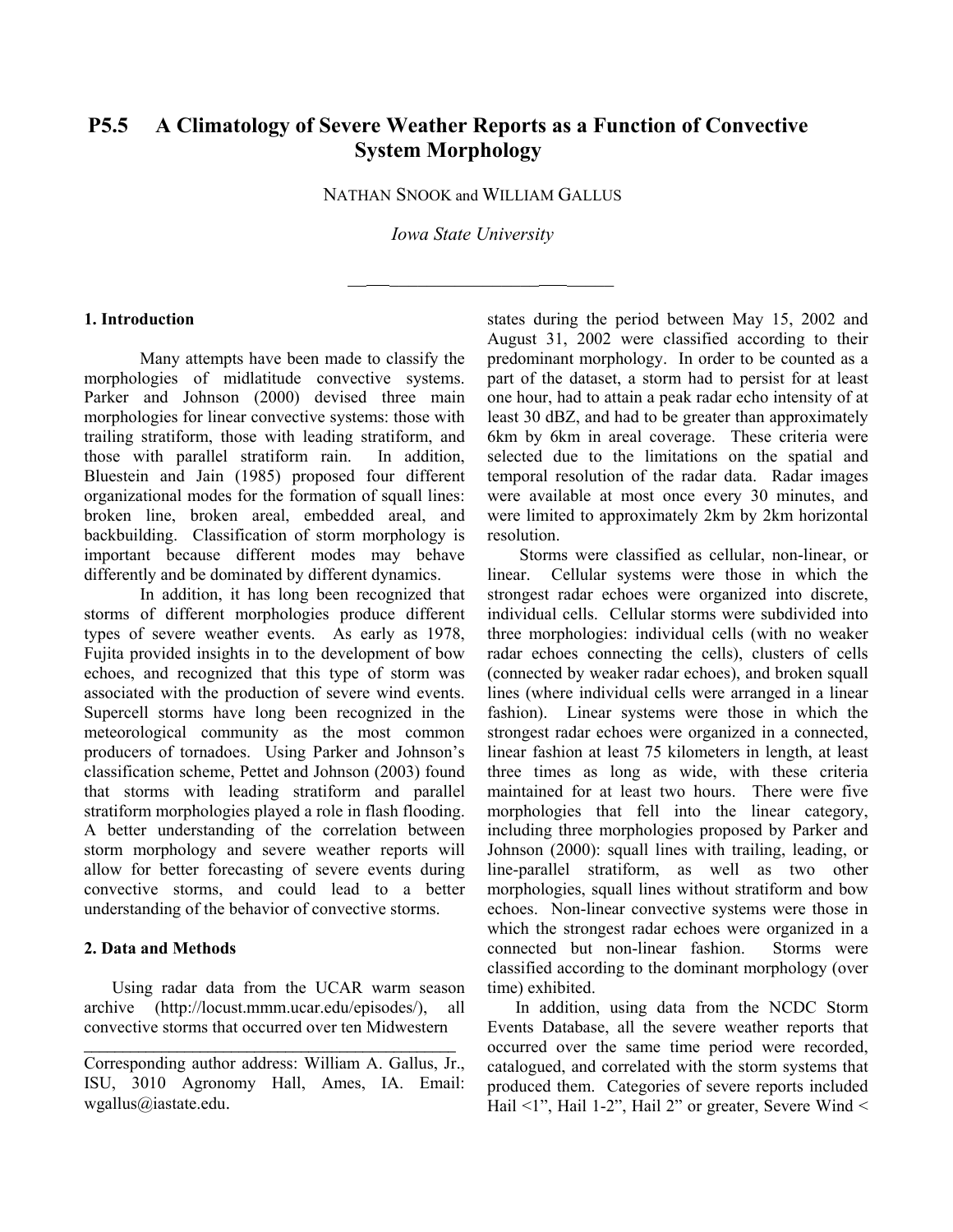65 knots, Severe Wind  $\geq$  65 knots, Floods/Flash Floods, and Tornadoes. The purpose of this study is to determine whether there is a significant difference in the types and amounts of severe reports that are produced by convective storm systems having different morphologies.

There are several potential sources of error that should be noted that could affect the results of this study. First of all, only ten states were examined for just one summer. A larger sample size might provide more reliable results. Secondly, not all severe weather is reported, especially in sparsely populated regions, and not all reports that are filed are accurate. For example, the size of hail might be incorrectly reported, causing that report to be included in the wrong category. Finally, classification of morphology is somewhat subjective, and difficult at times. Even with strict objective guidelines defining each morphology, there are still storms that are so close to the border between morphologies that they might be classified in multiple ways.

# **3. Results**

There were 748 separate storm systems that were identified over the time and area covered by this study. Cellular systems were most common, comprising 45% of all storms. Non-linear systems comprised 32% of storm systems, and linear systems comprised the remaining 23%. Non-linear convective systems were the most common of the 9 morphology categories given, while squall lines with leading stratiform rain were the rarest, occurring only five times during the period of observation. There were a total of 6683 severe reports produced by the 748 systems recorded. Cellular systems produced the most severe reports, accounting for 41% of severe weather reports. Linear systems, though they comprised only 23% of observed storm systems, produced 36% of severe weather reports. The remaining 23% of severe reports were caused by non-linear convective systems.

When the results are broken down according to type of severe report, additional observations can be made. First, however, we must define a basis for comparison that accounts for the fact that the number of occurrences of different morphologies varied widely. There were over 200 occurrences of individual cells, but just five occurrences of squall lines with leading stratiform rain. Because of this variation, it is sensible to normalize the number of severe reports observed for each morphology by the number of occurrences of that morphology to arrive at a number of severe reports per case.

In the following charts, different morphologies are denoted by the following abbreviations:  $NL = Non$ linear systems,  $IC =$  Individual cells,  $CC =$  Clusters of cells,  $BL = B$ roken squall lines,  $NS = S$ quall lines with no stratiform, TS = Squall lines with trailing stratiform,  $LS =$  Leading stratiform,  $PS =$  Line-parallel stratiform, and BE = Bow echoes.



Figure 1: Percentage of storms with at least one severe report, organized by morphology.

From the data in Figure 1, we can see that more linear storms, 83%, had at least one severe report, than non-linear (68%) and cellular (58%) storms. The tendency for cellular storms to appear less severe is likely a result of the fact that non-linear and linear storms are far larger in areal coverage than cellular storms, and thus have a much greater area in which to accumulate at least one severe report. Also notable is the fact that all observed cases of squall lines with leading stratiform (LS) had at least one severe report.



Figure 2: Reports of severe hail less than 1" in diameter per case, sorted by morphology.

Figure 2 shows that the most reports per case of hail less than 1" in diameter were observed in squall lines with leading stratiform (LS) rain and in bow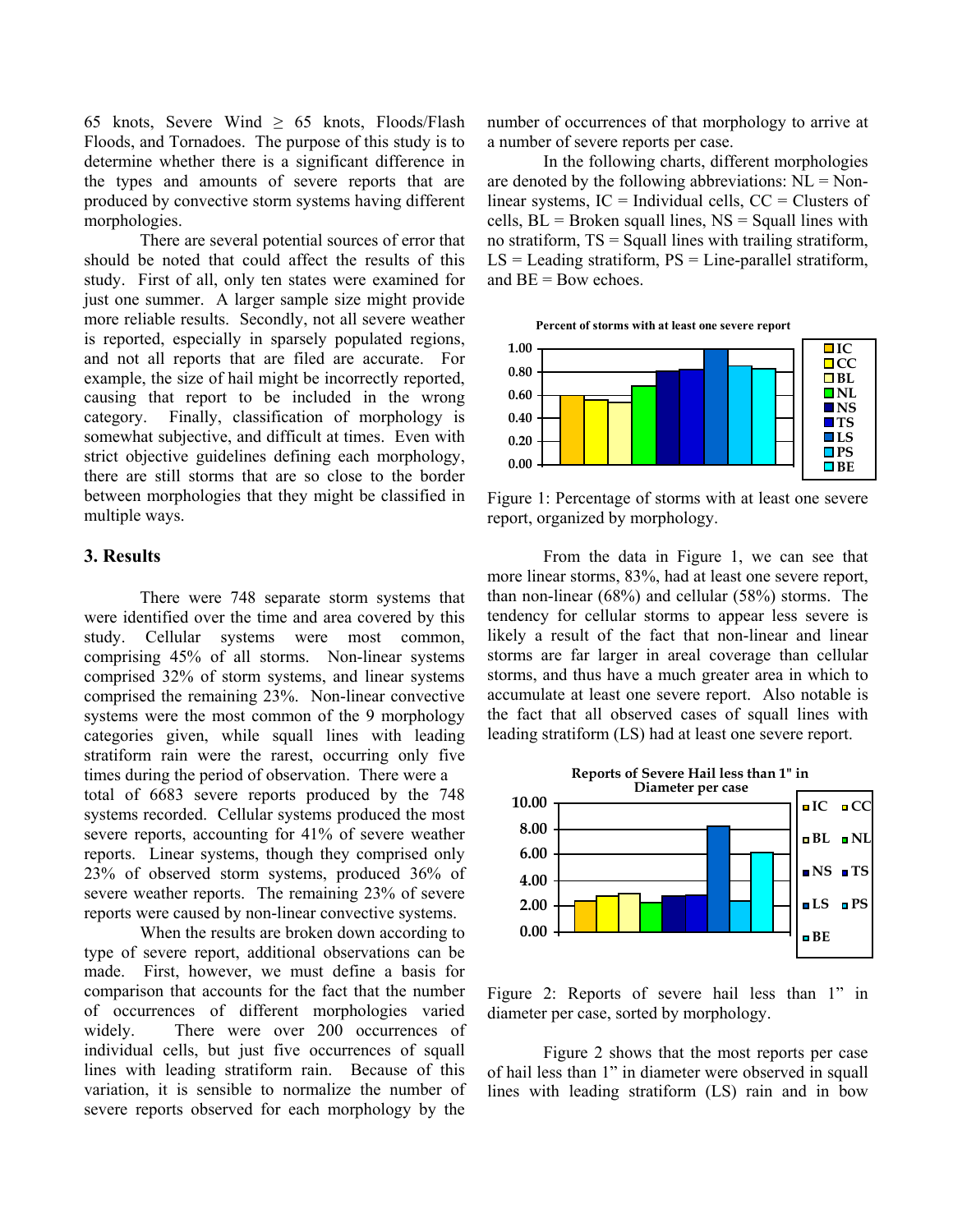echoes (BE). Squall lines with leading stratiform rain had 8.20 reports per case, and bow echoes had 6.17; no other morphology had more than 3 reports per case. An important consideration to keep in mind when interpreting this result is the fact that only five squall lines with leading stratiform rain were observed. This small sample size casts doubt on the generality of the results for LS storms.

**Reports of Severe Hail 1" to 2" in Diameter per case**



Figure 3: Reports of severe hail1" to 2" in diameter per case, sorted by morphology.

For severe hail 1" to 2" in diameter (Fig. 3), squall lines with leading stratiform (LS) rain once again had the most reports per case. LS storms had 5.00 reports per case, while no other morphology had more than 2.5. It should again be noted that only five LS storms were observed, so that the result should be interpreted cautiously.



Figure 4: Reports of severe hail 2" or greater in diameter per case, sorted by morphology.

Figure 4 shows the number of severe reports per case of severe hail 2" or greater in diameter for each morphology. Squall lines with line-parallel stratiform (PS) had the greatest number of reports per case, 0.50. Also, storms having all three cellular morphologies had considerable numbers of reports per case. Note that squall lines with leading stratiform rain (LS) and bow echoes (BE) had no reports of hail 2" or greater in diameter within the domain of this study.



Figure 5: Reports of severe wind less than 65 knots per case, sorted by morphology.

The results for reports of severe wind less than 65 knots are shown in Figure 5. Bow echoes (BE) clearly dominate in this category, with 14.50 reports per case, nearly twice as many reports per case as any other morphology. This result corresponds well with the longstanding traditional perception of bow echoes as prolific wind producers (Fujita, 1978). Squall lines with trailing stratiform (TS) rain also had a large number of wind reports (7.35). A possible explanation for the large number of reports for this morphology is that trailing stratiform systems often have welldeveloped rear-inflow jets which can transfer momentum toward the surface. The results for reports of severe wind 65 knots or greater in magnitude (Fig. 6) were very similar to those for severe wind less than 65 knots.



Figure 6: Reports of severe wind 65 knots or greater per case, sorted by morphology.

As shown in Figure 7, two different linear morphologies had the greatest number of reports of flooding per case. These morphologies were squall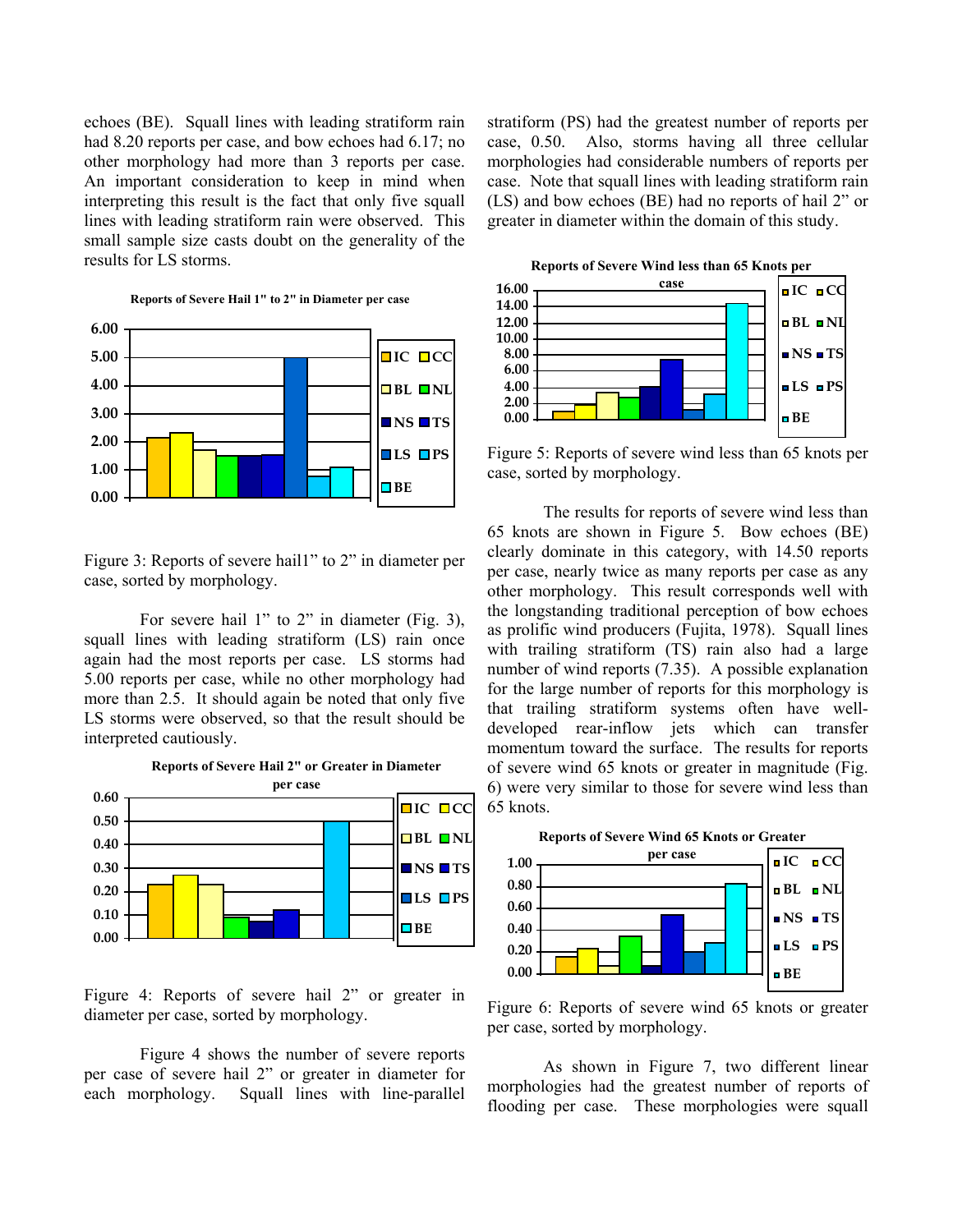lines with line-parallel stratiform (PS) rain, with an average of 5.00 reports per case, and squall lines with trailing stratiform (TS) rain, with an average of 3.22 reports per case. Interestingly, another linear morphology, squall lines with line-forward stratiform (LS) rain had no reports of flooding at all. Broken squall lines (BL) also had no reports of flooding.

The fact that there was such a marked difference between different linear morphologies suggests that the location of the stratiform rain in relation to the squall line is very important in predicting flooding potential. In cases of squall lines with line-parallel stratiform rain, winds aloft are generally rather strong and parallel to the line; this wind profile is necessary to cause stratiform rain to be blown in a direction parallel to the line. This also suggests that training cells, likely steered by these strong line-parallel upper-level winds, may be a cause of flooding in these cases. In cases of squall lines with trailing stratiform rain, the often very large area of stratiform rain behind the squall line can cause heavy rainfall totals and induce flooding. Leading stratiform rain cases likely occur with strong rear-to-front flow aloft that would likely increase the speed of movement of these systems, minimizing any flood threat.



Figure 7: Reports of flooding (of any kind) per case, sorted by morphology.

When the distribution of tornado reports (Fig. 8) is examined, two morphologies have particularly high numbers of reports per case. Squall lines with leading stratiform (LS) had an average of 1.00 reports per case, and broken squall lines (BL) had 0.92 reports per case. The LS value should be interpreted cauitiously, however, because only five LS storms were observed, and of the five tornadoes reported in these storms, four were in a single case. If this case were removed from the study, LS storms would have only 0.25 reports per case, a value that compares well to the other linear morphologies.



Figure 8: Reports of tornadoes per case, sorted by morphology

Another interesting result is the stark difference between clusters of cells (CC) and broken squall lines (BL). Both of these morphologies generally consisted of multiple cells, and had comparable areal coverage. When compared to clusters of cells, though, broken squall lines had nearly five times as many reports per case of tornadoes. This may suggest that the zones of light stratiform rain connecting the cells in CC storms may in some way inhibit tornado formation.

One might expect that individual cells (IC) would have the most reports of tornadoes per case, but this morphology has relatively few, only 0.25. There are several possible causes for this. First of all, individual cells are often much smaller in areal coverage than all the other morphologies, sometimes involving only a single, short-lived cell. Also, many airmass thunderstorms, which are quite unlikely to produce tornadoes, fell into this morphology, likely decreasing the observed number of reports per case. Finally, it should be noted that individual cells did have the most total reports of tornadoes, but were so numerous that relatively few reports per case resulted.

#### **4. Conclusions**

From the data presented in this study, it can be concluded that significant differences exist between the types and numbers of severe reports in storms of different morphologies. These differences are especially pronounced for severe wind and flooding, but are also noticeable for severe hail and tornadoes.